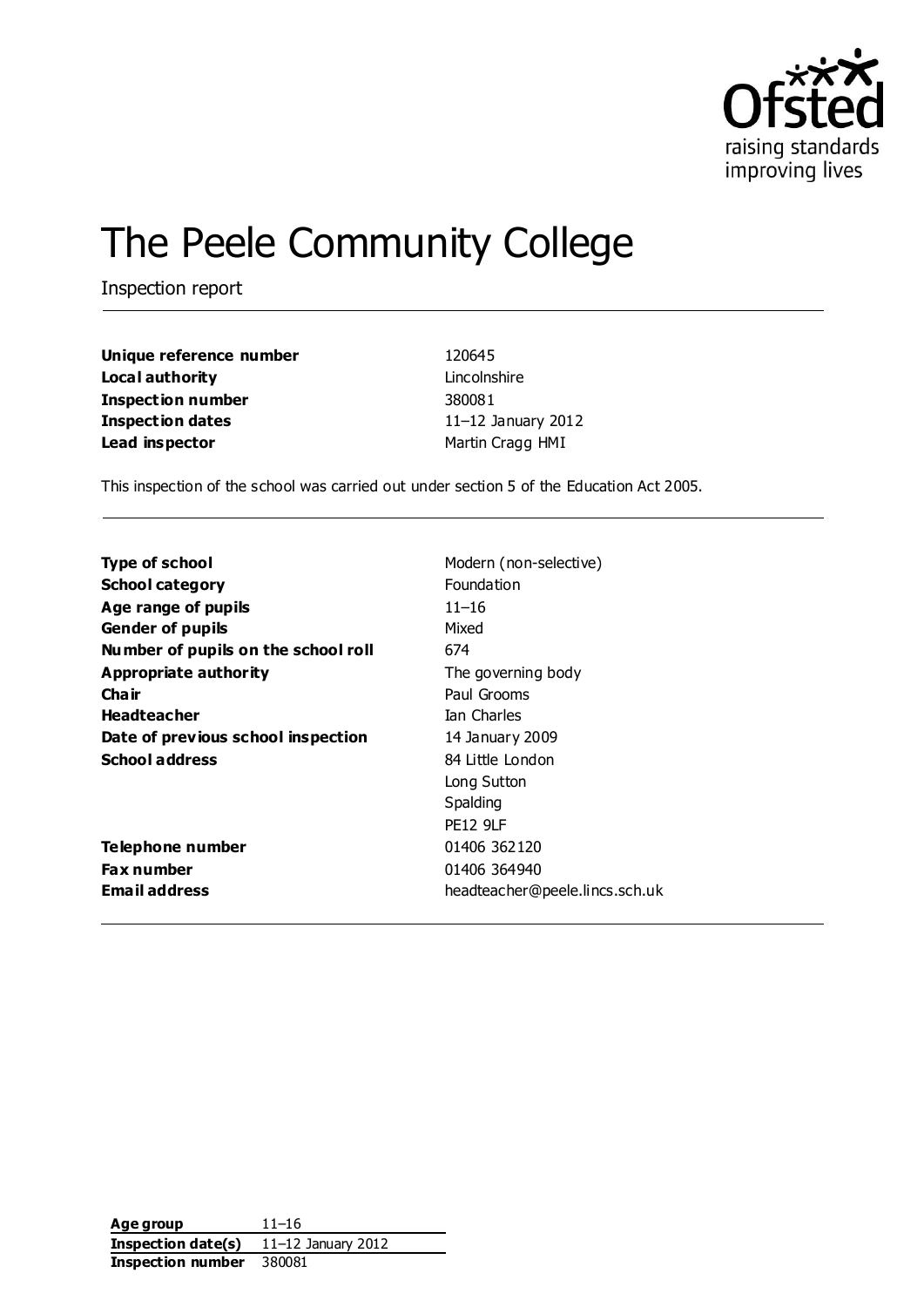

You can use Parent View to give Ofsted your opinion on your child's school. Ofsted will use the information parents and carers provide when deciding which schools to inspect and when.

You can also use Parent View to find out what other parents and carers think about schools in England. You can visit [www.parentview.ofsted.gov.uk,](http://www.parentview.ofsted.gov.uk/) or look for the link on the main Ofsted website: [www.ofsted.gov.uk](http://www.ofsted.gov.uk/)

The Office for Standards in Education, Children's Services and Skills (Ofsted) regulates and inspects to achieve excellence in the care of children and young people, and in education and skills for learners of all ages. It regulates and inspects childcare and children's social care, and inspects the Children and Family Court Advisory Support Service (Cafcass), schools, colleges, initial teacher training, work-based learning and skills training, adult and community learning, and education and training in prisons and other secure establishments. It assesses council children's services, and inspects services for looked after children, safeguarding and child protection.

Further copies of this report are obtainable from the school. Under the Education Act 2005, the school must provide a copy of this report free of charge to certain categories of people. A charge not exceeding the full cost of reproduction may be made for any other copies supplied.

If you would like a copy of this document in a different format, such as large print or Braille, please telephone 0300 123 4234, or email enquiries@ofsted.gov.uk.

You may copy all or parts of this document for non-commercial educational purposes, as long as you give details of the source and date of publication and do not alter the information in any way.

To receive regular email alerts about new publications, including survey reports and school inspection reports, please visit our website and go to 'Subscribe'.

Piccadilly Gate Store St **Manchester** M1 2WD

T: 0300 123 4234 Textphone: 0161 618 8524 E: enquiries@ofsted.gov.uk W: www.ofsted.gov.uk



© Crown copyright 2012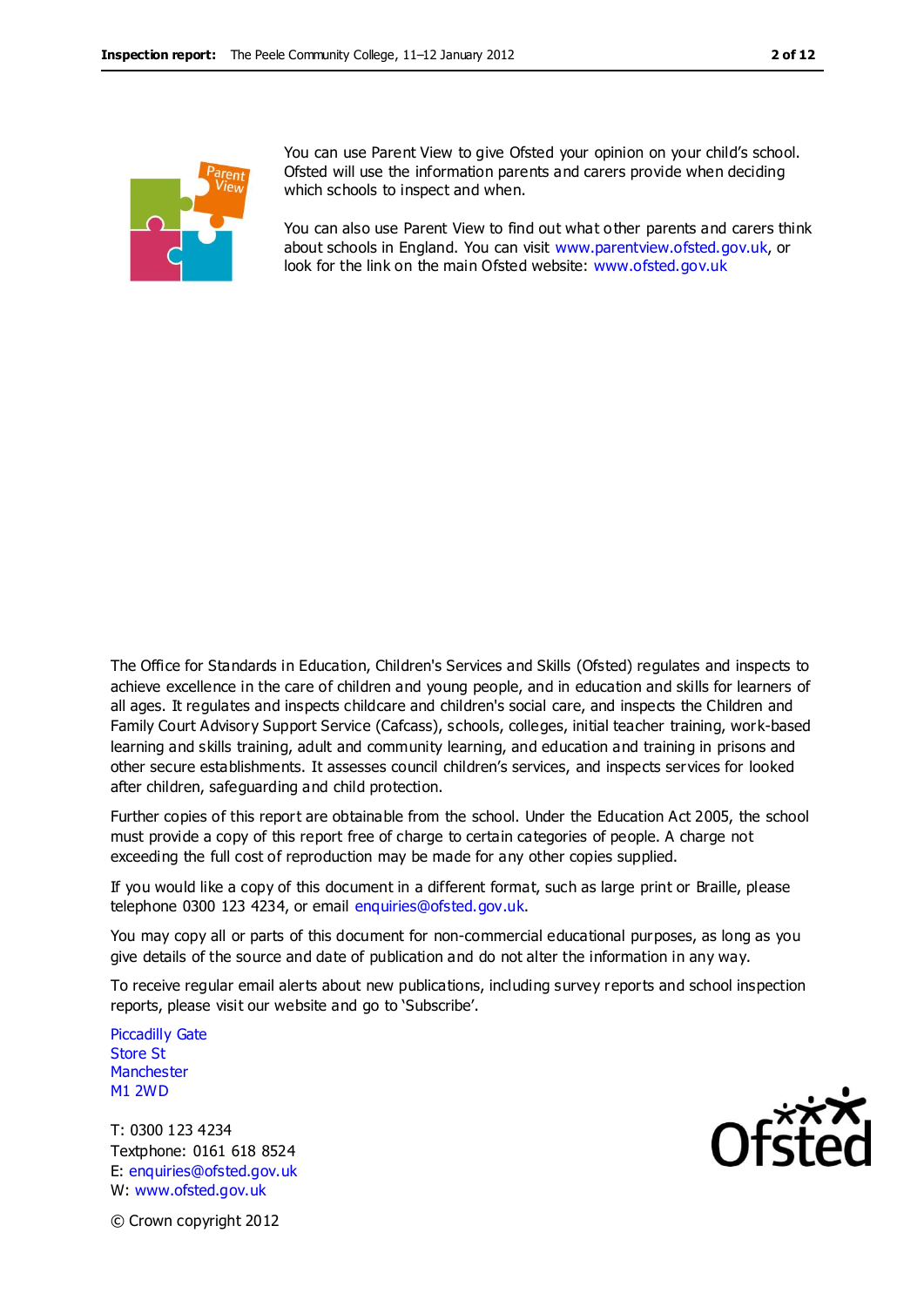### **Introduction**

| Inspection team         |                         |
|-------------------------|-------------------------|
| Martin Cragg            | Her Majesty's Inspector |
| Deborah Vaughan-Jenkins | Her Majesty's Inspector |
| Lynn Lowery             | Additional inspector    |
| Kathleen Yates          | Additional inspector    |

This inspection was carried out with two days' notice. Inspectors took account of the responses to the on-line questionnaire (Parent View) in planning the inspection. They observed 29 lessons, including four joint observations with members of the senior team, taught by 29 teachers. They also made short visits to a further 38 lessons, spending a total of 18.5 hours observing learning. Inspectors met with senior leaders, four groups of students, governors and staff. They observed the college's work, and looked at its improvement plan, data on students' progress, minutes of the governing body and records of students' attendance, behaviour referrals, exclusions and records of any bullying. They reviewed responses to questionnaires from 225 parents and carers, 136 students and 55 staff.

### **Information about the school**

The college is smaller than average. It is a non-selective school in an area where around 30% of students attend grammar schools. The proportion of students known to be eligible for free school meals is broadly average. Most students are White British but around 3% speak English as an additional language. The proportion of students with special educational needs and/or disabilities is above average. The college exceeds the current government floor standard measures, which set the minimum expectation for attainment and progress.

The college specialises in science and was awarded 'most improved' status by the Specialist Schools and Academies Trust for its 2010 results. It has achieved Healthy Schools status and the International Schools Silver award.

Childcare and out-of-school care are provided on the site, managed by a private provider.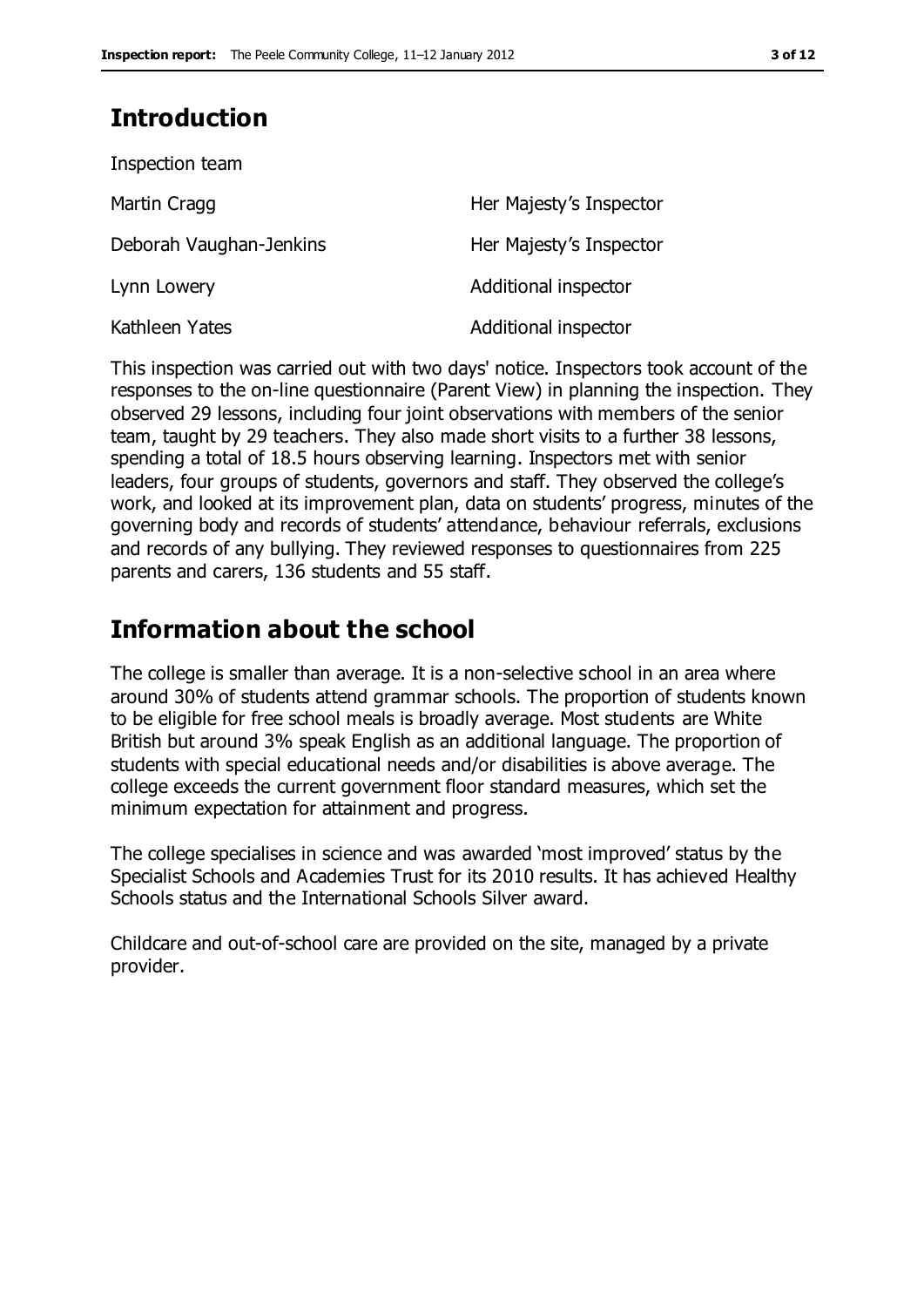### **Inspection judgements**

| <b>Overall effectiveness</b>   |   |
|--------------------------------|---|
|                                |   |
| <b>Achievement of pupils</b>   |   |
| <b>Quality of teaching</b>     |   |
| Behaviour and safety of pupils | 3 |
| Leadership and management      | З |

### **Key findings**

- This is a satisfactory school. It has improved steadily over the last three years. Most of the 225 parents and carers who responded to the questionnaire are positive about the college and feel that their child is kept safe and makes good progress. The attainment of Year 11 students has improved and is in line with the national average, including for English and mathematics. Students make at least satisfactory progress from their starting points, and some groups make good progress.
- Teaching is satisfactory overall and an increasing amount is good. The college has worked hard to recruit specialist teachers and to provide good quality training to help teachers improve their use of modern technology, assessment of students and management of behaviour. However, these developments are not consistently effective in all lessons.
- Most students behave well and inspectors noted good behaviour around the college. In a few lessons, a minority of students did not concentrate and learning slowed because teaching lacked clear objectives and pace. Students are courteous and most respect each other. A review of the college's detailed records of any bullying and conversations with students indicate that almost all students feel safe and effective systems are in place to deal with any concerns.
- Senior staff and the governing body set a clear vision for the college based on improving teaching and students' achievement. They review performance thoroughly and know the college's strengths and areas for development. Increasingly, senior and middle leaders take full responsibility for driving specific improvements but their experience, skills and effectiveness still vary too much as seen in the wide range of outcomes across subjects. The college has developed the curriculum well to meet students' needs and increasingly uses its specialism in science in effective links with primary schools.

Schools whose overall effectiveness is judged satisfactory may receive a monitoring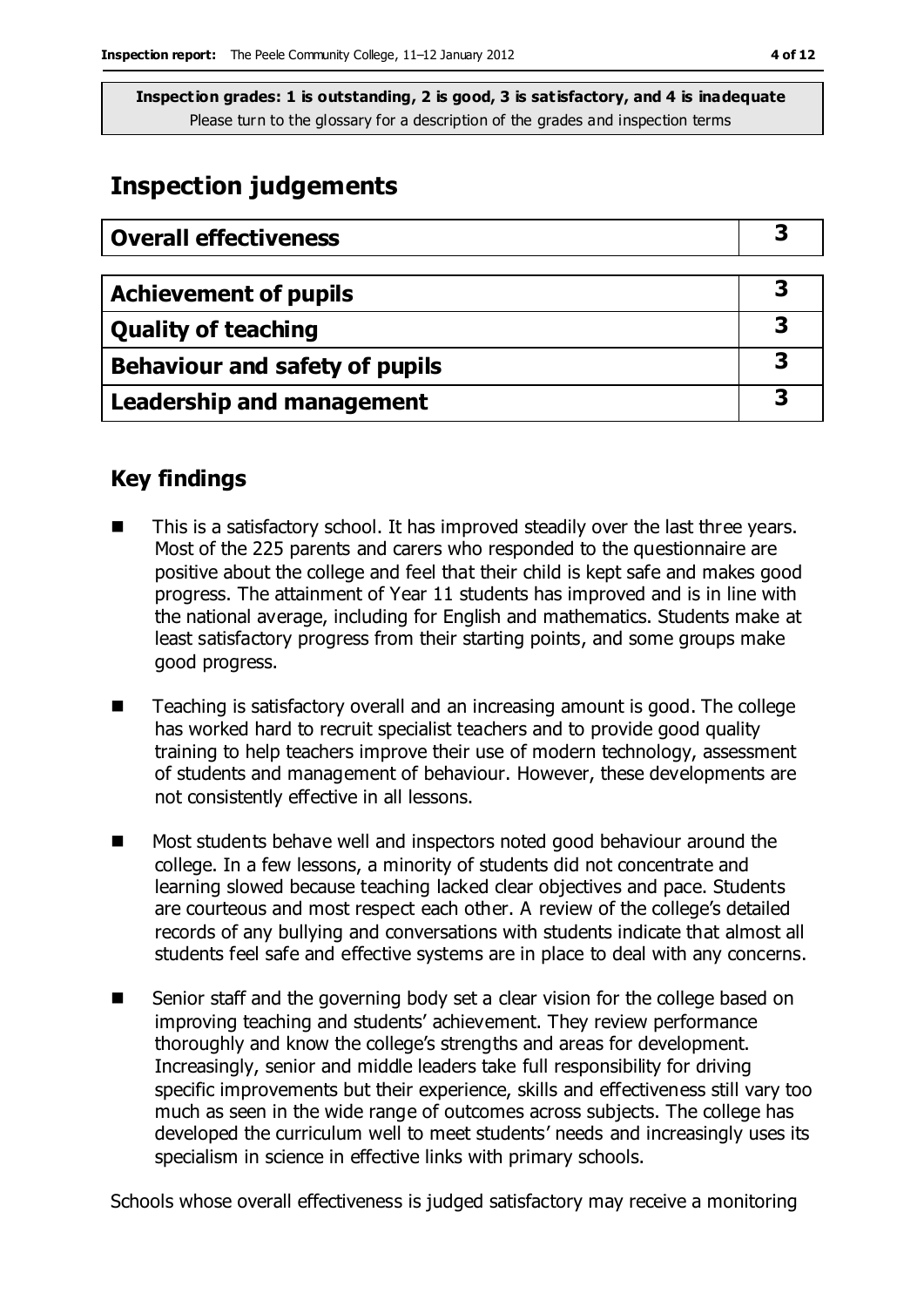visit by an Ofsted inspector before their next section 5 inspection.

### **What does the school need to do to improve further?**

- Raise students' attainment and achievement by:
	- reducing the variation in performance between subjects by improving results in science, design technology and the arts
	- ensuring that teachers implement consistently the strategies for improving students' literacy skills across the curriculum
	- challenging more students to achieve the highest GCSE grades.  $\overline{\phantom{0}}$
- Increase the proportion of teaching which is good to over 75% by ensuring that all teachers:
	- match work carefully to students' differing needs so that they are  $\equiv$ challenged at the right level
	- use questions effectively to consolidate students' understanding and develop their ideas
	- provide students with clear and helpful guidance on how to improve their work
	- use the college's behaviour management procedures consistently to maximise students' concentration and learning.
- Ensure that all leaders, including middle leaders, have the skills to identify relevant priorities, set challenging targets and drive improvements.

### **Main report**

### **Achievement of pupils**

The college's results in Year 11 have improved steadily so that they are in line with the average nationally. Three quarters of Year 11 achieved five GCSE grades  $A^*$  to C in 2011 and over half achieved this with English and mathematics though fewer than average achieved grades  $A^*$  and A. However, performance in subjects such as science, design technology and arts is not as strong. Students enter the college with attainment which is below average and make satisfactory progress by the end of Year 11. Several groups make better progress because the curriculum is carefully matched to their needs and they receive effective additional support. This includes those with special educational needs and/or disabilities and those who are eligible for free school meals. The small number of students who speak English as an additional language make very good progress.

In lessons, most students settle to work promptly and enjoy practical tasks which require them to apply their knowledge and skills, for example, using sketches and graphs to practise using Pythagoras's theorem. They work together well, for example, organising tasks in groups to prepare an experiment exploring chemical reactions. Most parents and carers felt that their children make good progress.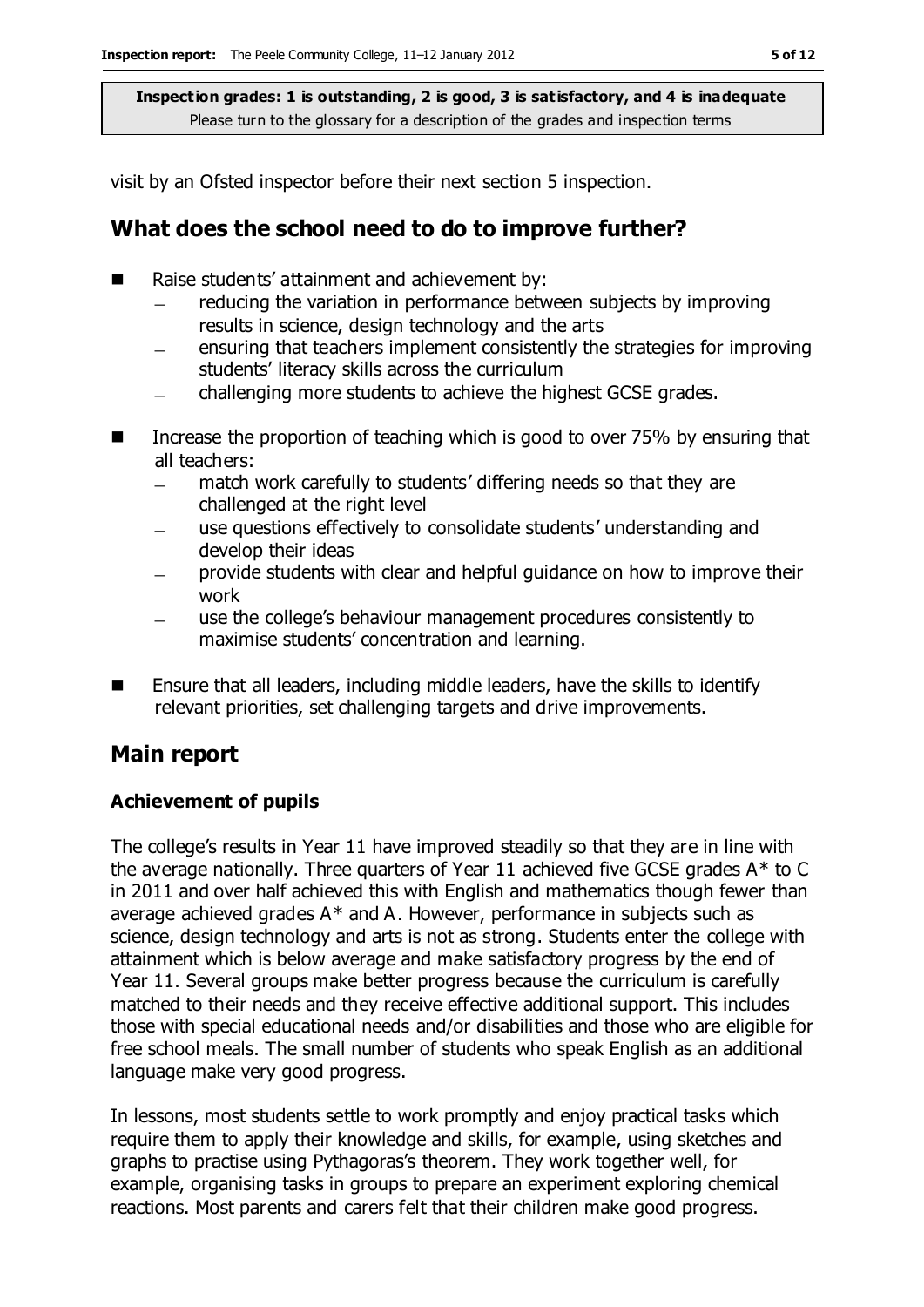Inspectors found that progress was satisfactory over time but good in just over half the lessons observed.

The college recognises that literacy skills are weak for an increasing number of Year 7 students. Staff have introduced a specific literacy programme for these students and a literacy strategy across other subjects. Both show some impact on students' achievement. However, not all teachers routinely identify common spelling, punctuation or grammatical errors in students' work and help them to correct them. In English and mathematics lessons, students are aware of the need to practise and develop their basic skills but this is more variable across other subjects.

#### **Quality of teaching**

The quality of teaching is satisfactory and improving. There is a comprehensive programme of training, coaching and support to help teachers improve their skills, especially to secure good progress for students. Over half of teaching is now good and very little is inadequate. However, despite the support provided, not all teachers use the college's procedures and recommended approaches consistently.

Most teachers plan lessons well with clear objectives and support students' spiritual, moral social and cultural development well. They have good subject knowledge and introduce concepts clearly. They ensure through the curriculum that students receive a broad and balanced programme. Teachers often set specific expectations for students of differing abilities but the ensuing work is not necessarily matched closely enough to their current attainment, resulting in all students doing the same level of task.

In the best lessons, teachers engage students through lively presentations or challenging problems, broadening their understanding of social and cultural issues. For example, in English, students viewed two short, contrasting film clips which immediately prompted discussion of the strengths and weaknesses of the speakers' presentation skills. Teachers show students how to apply their knowledge, as in an art lesson where students observed the teacher recreate a famous art work in the specific style they were studying. They use questions to assess their understanding and give them responsibility for organising their learning.

Most parents and carers felt that their children were taught well but some commented on particular subjects where they felt provision and progress were not as good. Inspectors found some variation. Although almost all lessons were satisfactory, some teachers missed opportunities to challenge students sufficiently. They did not follow up questions to establish exactly what students knew or to develop their thinking further. Therefore, they misjudged the pace of the lesson, allowing learning to slow. As a result, some students lost concentration. In these cases, although most teachers used the college's behaviour policy effectively, some did not issue the appropriate warnings and sanctions.

Teachers mark students work regularly and, in the best examples, provide them with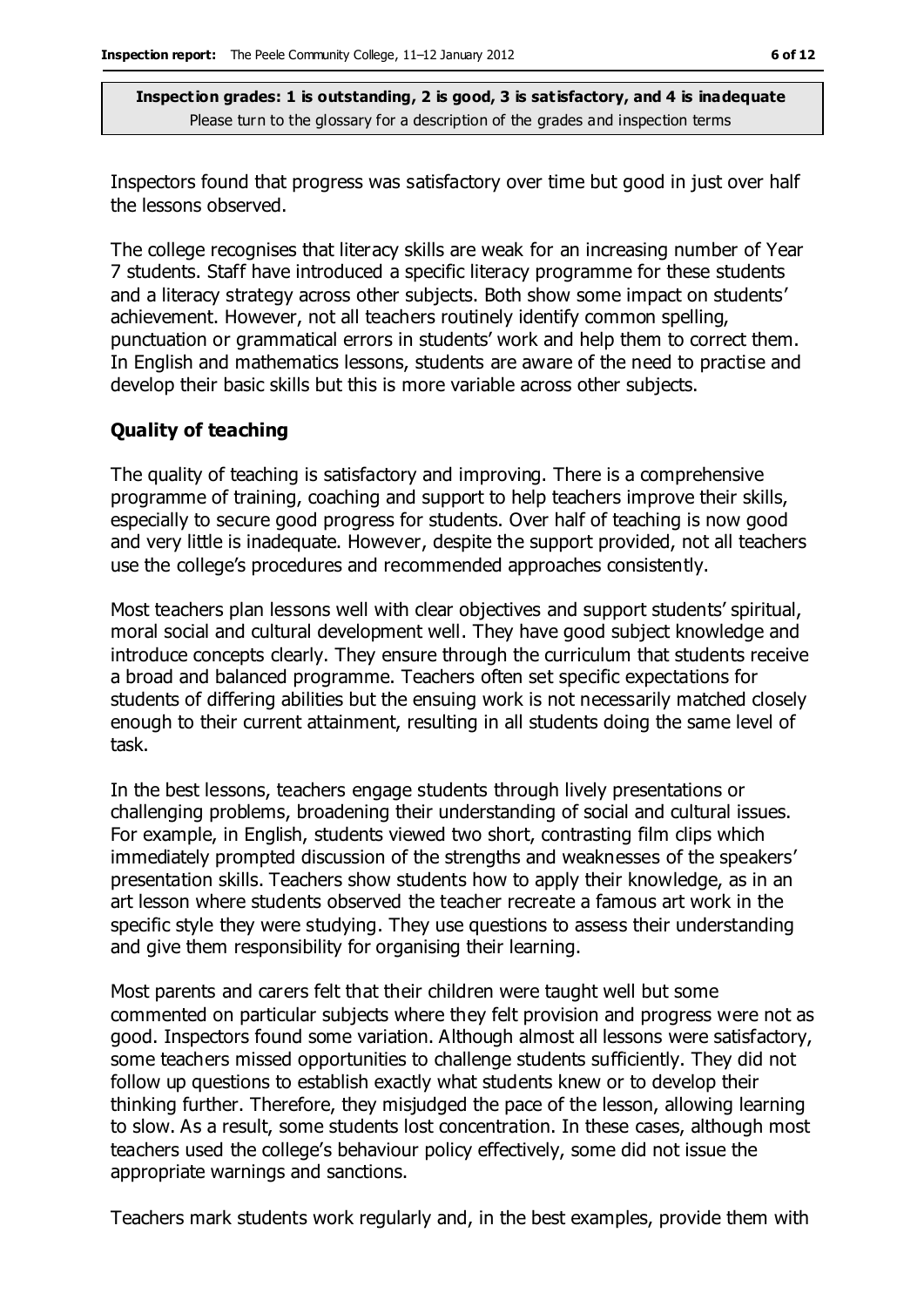clear guidance on how to improve their work, often linked to achieving a particular level or grade. However, some teachers focus more on effort and presentation than on practical advice on improvement. This is also the case with basic skills and reflects the early stages of the introduction of a new literacy strategy in the college.

#### **Behaviour and safety of pupils**

In questionnaires, 91% of students said that they felt safe and this was endorsed by 95% of the 225 parents and carers who responded. However, parents and carers were less confident about behaviour in some lessons. Inspectors made short visits to 38 lessons and also spoke to a range of students. These activities confirmed that behaviour is satisfactory overall. Inspectors saw very few occasions where lessons were affected by behaviour and these were almost always linked to the quality of teaching and inconsistent use of the college behaviour policy. Students confirmed that this was the case over time. The rate of student referrals for behaviour is declining as is the number of exclusions. Most students behave sensibly and move around the college in an orderly way.

Most students felt that the college dealt with bullying effectively but a few did not feel that incidents had been resolved. Inspectors reviewed the detailed records of recent incidents and compared these to the comments that students had made. They also spoke to a wider range of students to gauge whether these concerns were widespread. The almost unanimous response was that college staff follow up any reports and that any issues are usually resolved. The records are very comprehensive and show that the college takes any reports seriously. Students confirmed that they knew how to keep themselves safe. They enjoyed events which broaden their understanding of social and moral issues, such as the 'Crash' day staged by the emergency services and 'Prison, me, no way' which deals with the outcomes of offending.

Students' attendance has improved steadily over the last three years and is in line with the national average. Staff monitor absences closely and provide prompt notification of any concerns and effective support for families. Students whose circumstances make them vulnerable at times spoke very highly of the guidance and assistance they had received which helped them to improve their performance and their learning. The college has effective links with a wide range of services and agencies which provide good additional support to students.

#### **Leadership and management**

The college has improved in the last three years because senior staff have focused action on improving the quality of teaching and raising students' achievement. Almost all staff are now teaching subjects in which they are qualified. Regular training and coaching for teachers are targeted at developing particular skills and engaging students' interest. An increasing amount of teaching is now good or better. Students' attainment, including English and mathematics, has improved steadily so that it is now broadly average. Results in science are improving but not as strongly.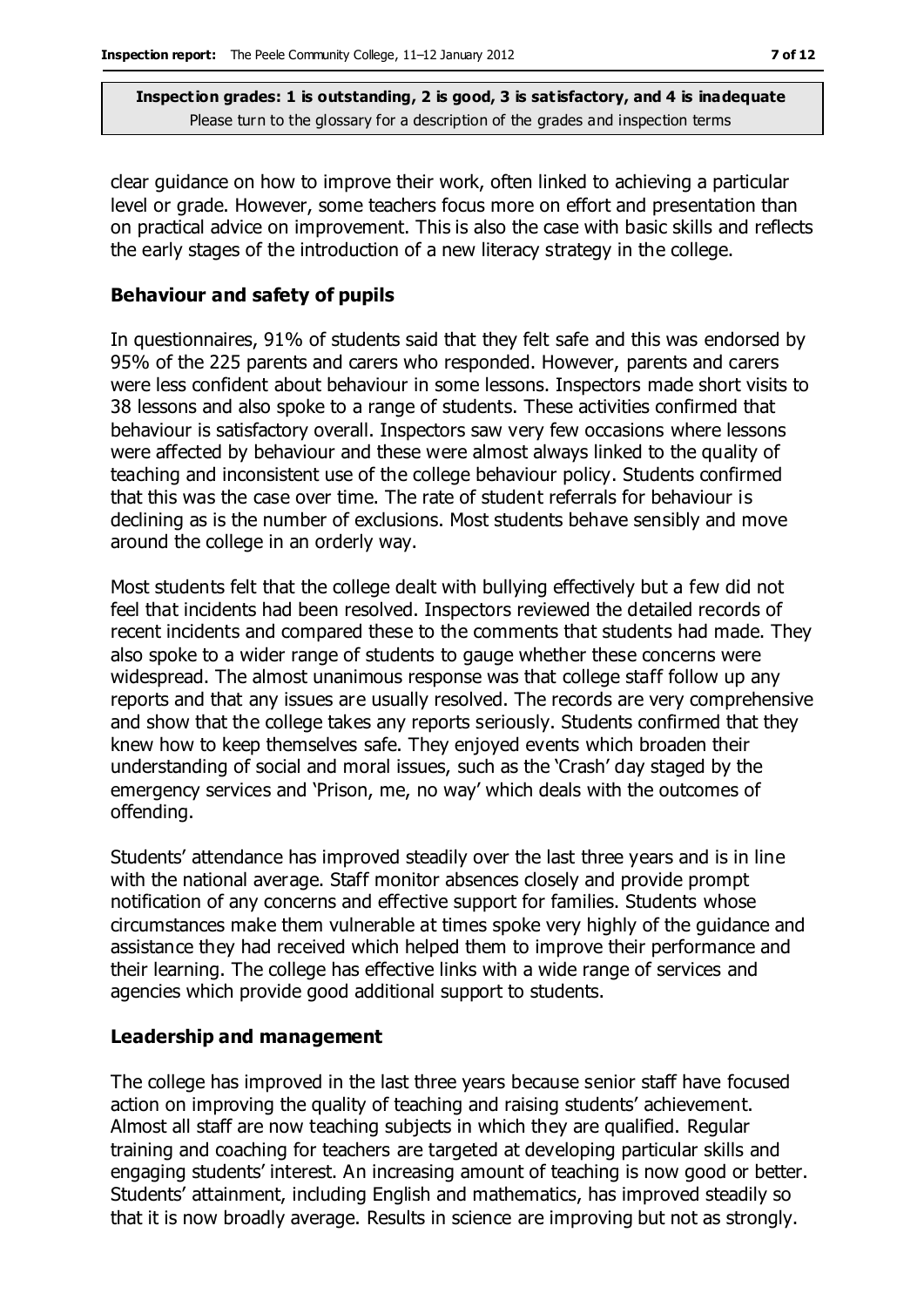The college promotes equal opportunities and tackles discrimination well, closing the gap in achievement between different groups of students, including those with special educational needs and/or disabilities and those eligible for free school meals. Students from a range of backgrounds mix well together. Their attendance has improved to be broadly average. Senior staff review performance regularly, identify accurately those areas where further improvement is necessary and carry out appropriate actions effectively. Middle leaders are increasingly accountable for performance in their areas but their experience and skills vary in effectiveness. The college has thus demonstrated that it has capacity to improve.

The curriculum is satisfactory and has some good features which engage students' interest. The Year 9 vocational programme is very popular with students and provides them with early qualifications. Early assessment of the progress of some Year 7 students in reading and literacy indicates that the programme is effective. Action to improve the quality of the curriculum in Key Stage 3, for example, in the humanities subjects and modern foreign languages, has increased the numbers choosing these subjects in Year 10. Students' spiritual, moral, social and cultural development is satisfactory. The college uses thematic days to focus students on particular aspects of their learning, such as safety. It also offers a range of extracurricular activities and trips which broaden students' experience, some of which are carefully targeted at students who would benefit from improving their social skills or behaviour. Almost all students progress into education, employment or training when they leave the college.

Members of the governing body meet with senior staff regularly to review the college's performance. The governing body holds the college to account and asks challenging questions. The college meets its statutory requirements and the main procedures are in place to keep students safe. The systems for identifying and supporting students whose circumstances may put them at risk are effective. Students, parents and carers who responded to the questionnaires confirmed that the college is a safe environment.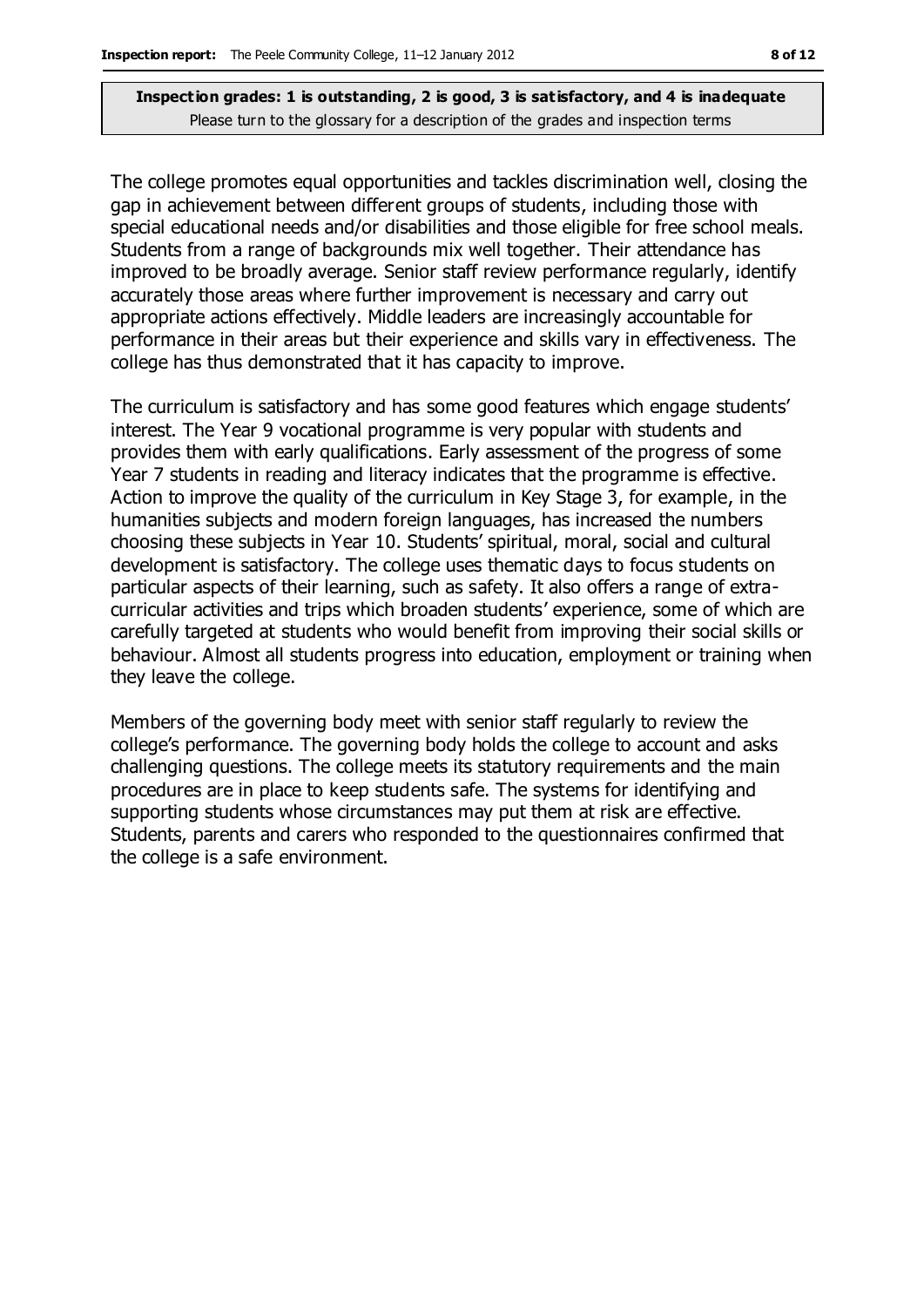## **Glossary**

### **What inspection judgements mean**

| Grade   | <b>Judgement</b> | <b>Description</b>                                            |
|---------|------------------|---------------------------------------------------------------|
| Grade 1 | Outstanding      | These features are highly effective. An outstanding           |
|         |                  | school provides exceptionally well for all its pupils' needs. |
| Grade 2 | Good             | These are very positive features of a school. A school        |
|         |                  | that is good is serving its pupils well.                      |
| Grade 3 | Satisfactory     | These features are of reasonable quality. A satisfactory      |
|         |                  | school is providing adequately for its pupils.                |
| Grade 4 | Inadequate       | These features are not of an acceptable standard. An          |
|         |                  | inadequate school needs to make significant                   |
|         |                  | improvement in order to meet the needs of its pupils.         |
|         |                  | Ofsted inspectors will make further visits until it           |
|         |                  | improves.                                                     |

### **Overall effectiveness of schools**

|                         | Overall effectiveness judgement (percentage of schools) |      |                     |                   |
|-------------------------|---------------------------------------------------------|------|---------------------|-------------------|
| <b>Type of school</b>   | <b>Outstanding</b>                                      | Good | <b>Satisfactory</b> | <b>Inadequate</b> |
| Nursery schools         | 46                                                      | 46   |                     |                   |
| Primary schools         |                                                         | 47   | 40                  |                   |
| Secondary<br>schools    | 14                                                      | 38   | 40                  |                   |
| Special schools         | 28                                                      | 48   | 20                  |                   |
| Pupil referral<br>units | 15                                                      | 50   | 29                  |                   |
| All schools             |                                                         | 46   | 38                  |                   |

New school inspection arrangements have been introduced from 1 January 2012. This means that inspectors make judgements that were not made previously.

The data in the table above are for the period 1 September 2010 to 31 August 2011 and represent judgements that were made under the school inspection arrangements that were introduced on 1 September 2009. These data are consistent with the latest published official statistics about maintained school inspection outcomes (see [www.ofsted.gov.uk\)](http://www.ofsted.gov.uk/).

The sample of schools inspected during 2010/11 was not representative of all schools nationally, as weaker schools are inspected more frequently than good or outstanding schools.

Primary schools include primary academy converters. Secondary schools include secondary academy converters, sponsor-led academies and city technology colleges. Special schools include special academy converters and non-maintained special schools.

Percentages are rounded and do not always add exactly to 100.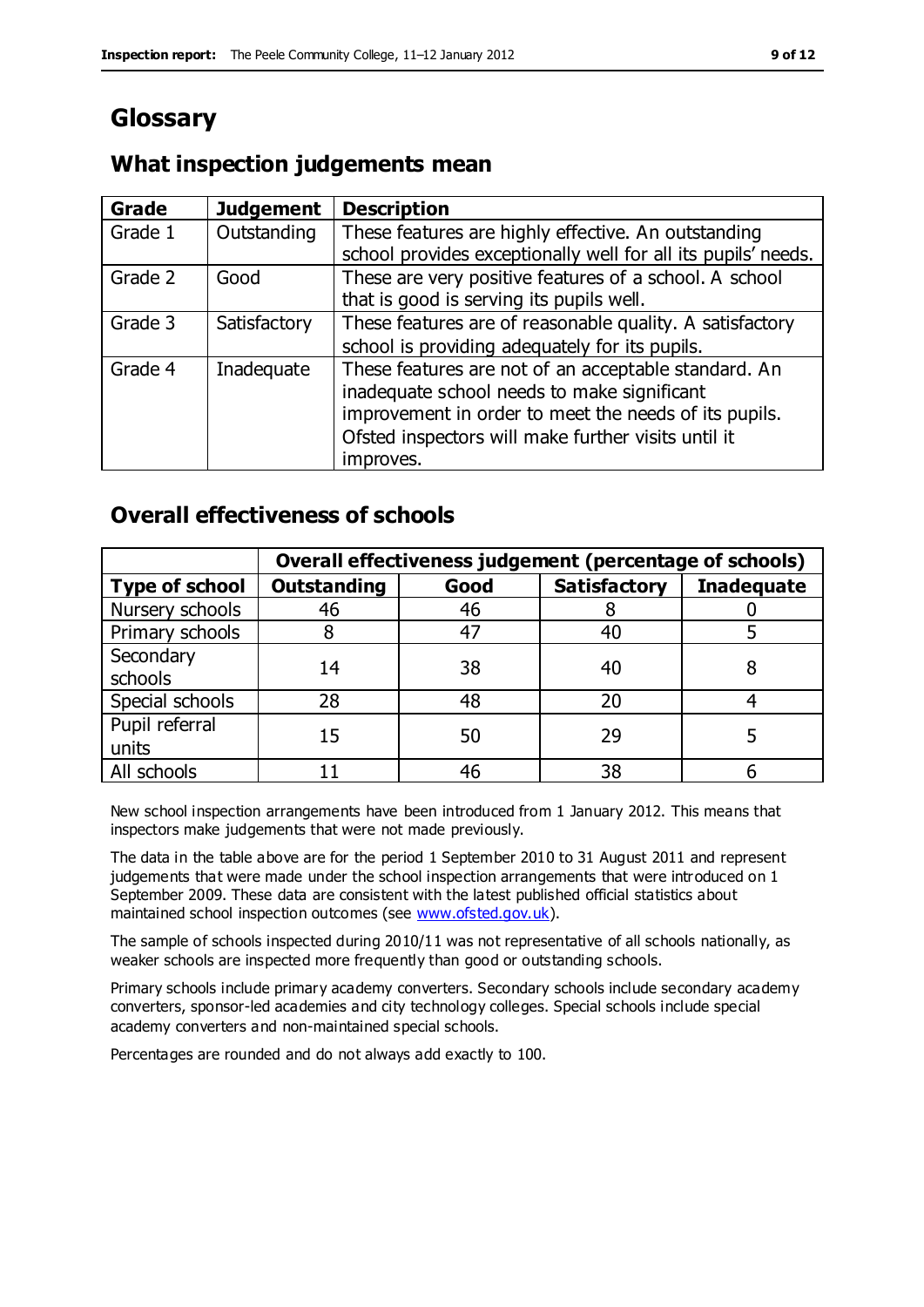## **Common terminology used by inspectors**

| Achievement:                  | the progress and success of a pupil in their<br>learning and development taking account of their<br>attainment.                                                                                                        |
|-------------------------------|------------------------------------------------------------------------------------------------------------------------------------------------------------------------------------------------------------------------|
| Attainment:                   | the standard of the pupils' work shown by test and<br>examination results and in lessons.                                                                                                                              |
| Attendance                    | the regular attendance of pupils at school and in<br>lessons, taking into account the school's efforts to<br>encourage good attendance.                                                                                |
| Behaviour                     | how well pupils behave in lessons, with emphasis<br>on their attitude to learning. Pupils' punctuality to<br>lessons and their conduct around the school.                                                              |
| Capacity to improve:          | the proven ability of the school to continue<br>improving based on its self-evaluation and what<br>the school has accomplished so far and on the<br>quality of its systems to maintain improvement.                    |
| Leadership and management:    | the contribution of all the staff with responsibilities,<br>not just the governors and headteacher, to<br>identifying priorities, directing and motivating staff<br>and running the school.                            |
| Learning:                     | how well pupils acquire knowledge, develop their<br>understanding, learn and practise skills and are<br>developing their competence as learners.                                                                       |
| <b>Overall effectiveness:</b> | inspectors form a judgement on a school's overall<br>effectiveness based on the findings from their<br>inspection of the school.                                                                                       |
| Progress:                     | the rate at which pupils are learning in lessons and<br>over longer periods of time. It is often measured<br>by comparing the pupils' attainment at the end of a<br>key stage with their attainment when they started. |
| Safety                        | how safe pupils are in school, including in lessons;<br>and their understanding of risks. Pupils' freedom<br>from bullying and harassment. How well the school<br>promotes safety, for example e-learning.             |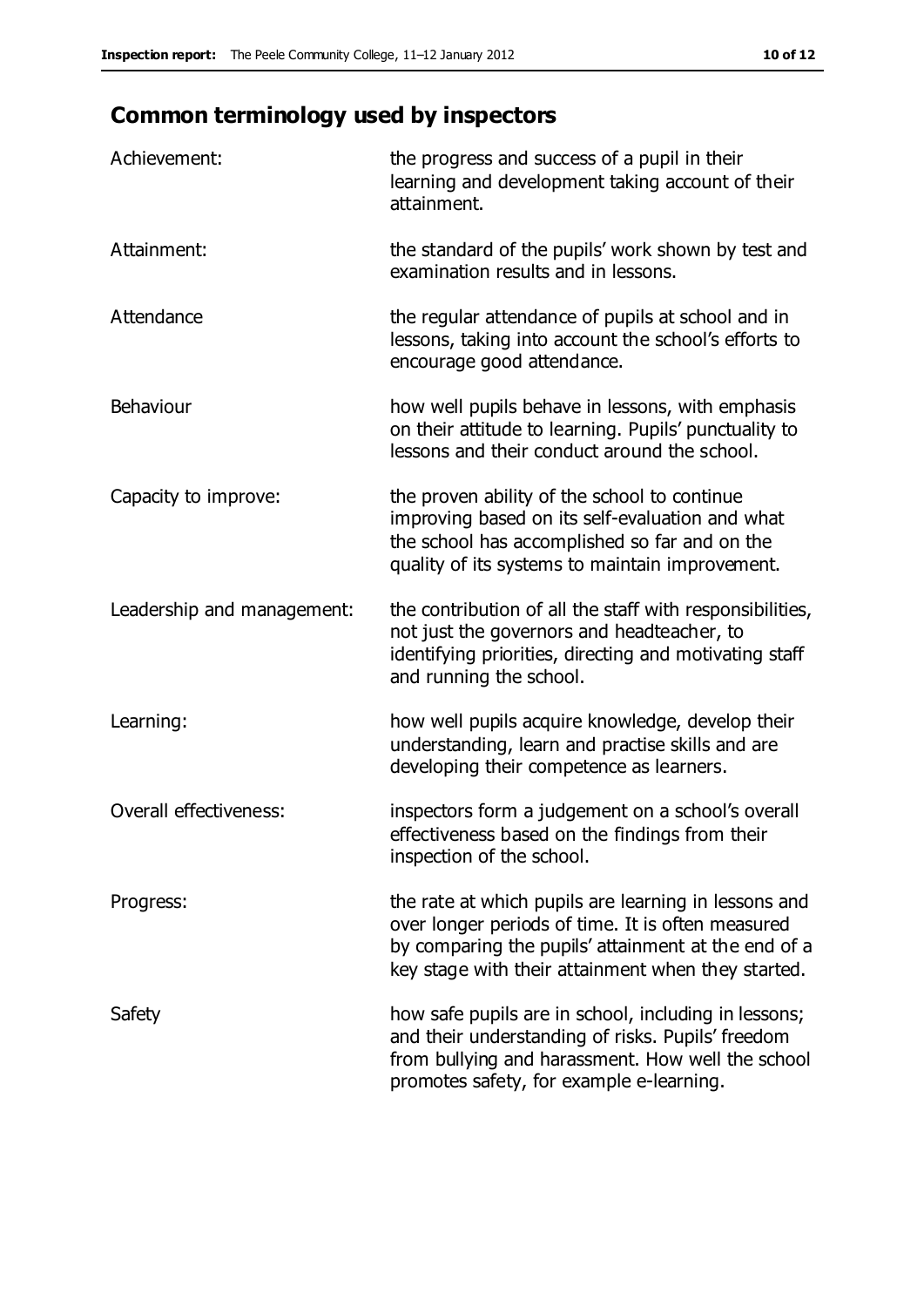#### **This letter is provided for the school, parents and carers to share with their children. It describes Ofsted's main findings from the inspection of their school.**

13 January 2012

Dear Students

#### **Inspection of The Peele Community College, Long Sutton PE12 9LF**

Thank you for the welcome you gave us when we visited your college. We enjoyed talking with you in lessons, meetings and at breaks. Thanks also to those of you who filled in a questionnaire. Your views helped us find out about the college.

The college provides you with a satisfactory education. It has improved steadily in the last three years. The attainment of Year 11 students in 2011 was in line with the national average, including English and mathematics. Students made satisfactory progress overall and some made good progress. Your attendance is now average and improving. The number of referrals for behaviour is falling although there are a few lessons where some of you do not concentrate as well as you could, often because those teachers do not challenge you enough. The curriculum is broad and you benefit from a wide range of courses which help you to choose subjects which interest you and prepare you for further study or employment. You told us in questionnaires and meetings that you generally feel safe and that most of you get on well together. Although your literacy and numeracy skills are improving, some of you still require additional help and the college has recently encouraged all teachers to focus on these skills across different subjects and in their marking of your work.

We asked the college to improve some areas of its work. These were to:

- **IF** improve your attainment and progress further by reducing variation in results between subjects and ensuring that all teachers help you with your basic skills
- **n** provide more good teaching by matching tasks to your abilities so that you are challenged effectively, giving you clear guidance on how to improve your work and managing your behaviour more consistently
- **EXECUTE:** ensure that all leaders drive improvements in teaching and achievement.

You can all help by improving the quality of your reading and writing, and ensuring that you maintain your concentration and try hard in all lessons.

We enjoyed our visit to your college and wish you success in the future.

Yours sincerely

Martin Cragg Her Majesty's Inspector